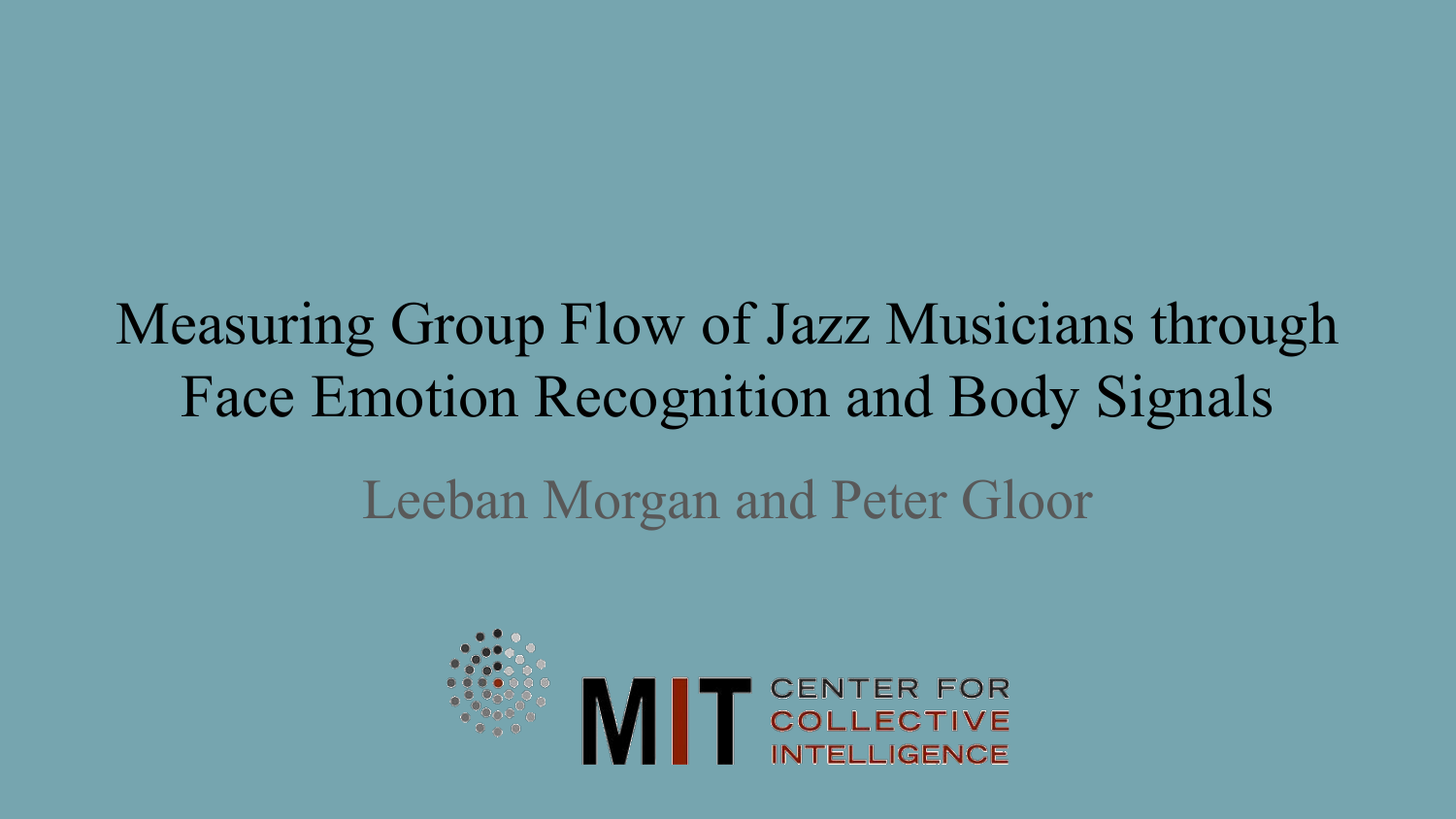In order to predict one's emotions, we first need to have our emotions defined for us.



**Discrete Model** Paul Ekman's Theory (Ekman & Friesen, 1971).



**Dimensional Model**: Circumplex Model of Effect (Posner, Russell, & Peterson, 2005).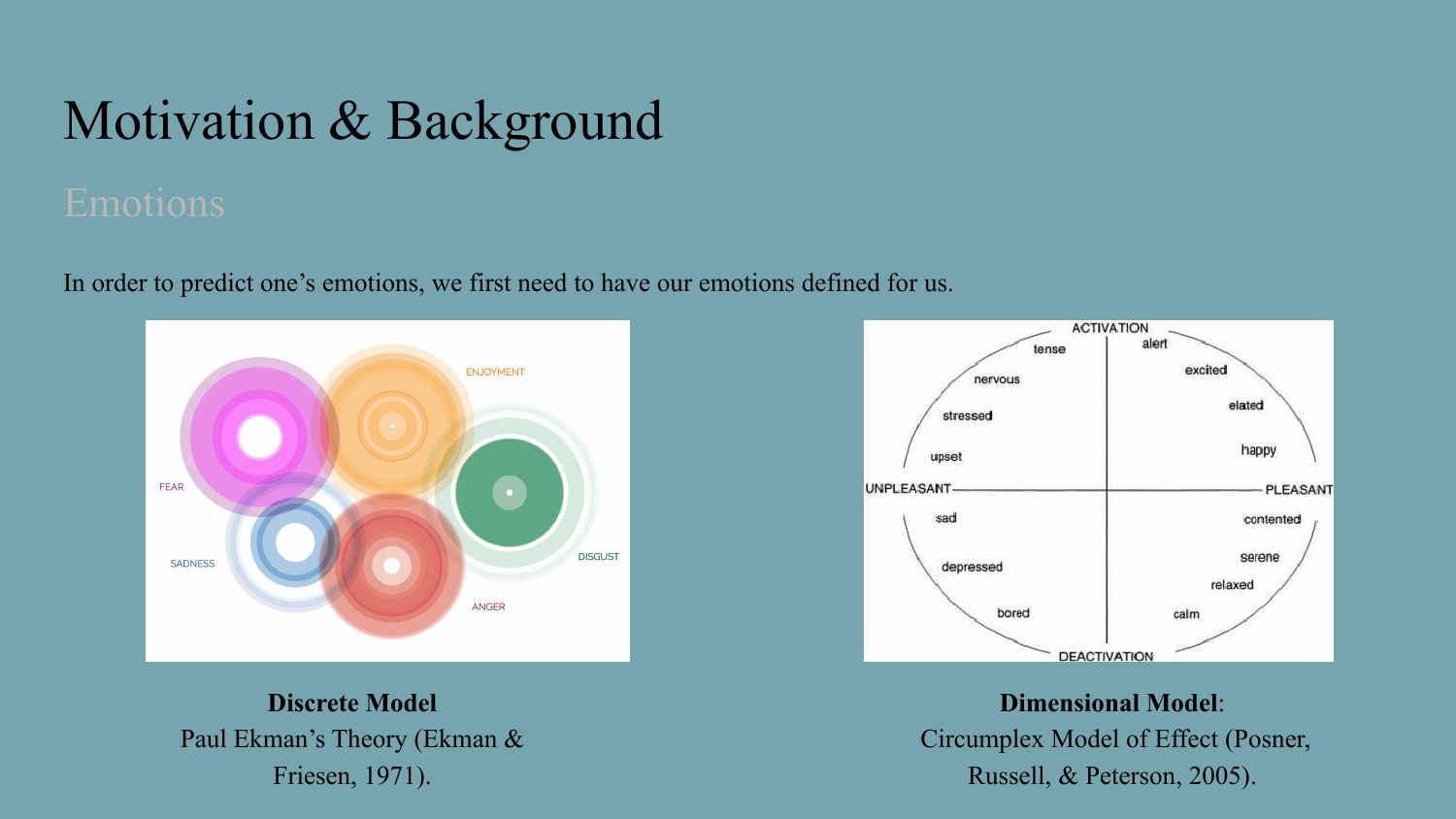- Flow is the mental state of elatedness resulting from being energized and immersed into an activity while fully enjoying it (Czikzentimihay 1990).
	- Recently, the flow concept has been extended from a state defined for individuals to groups.
- Studies have gauged the "group flow," which is when a group of people is in an extremely focused and productive state, of jazz musicians in the past (Gloor, Oster, & Fischbach, 2014).



Yerkes–Dodson curve for a difficult task (Diamond DM, et al. 2007).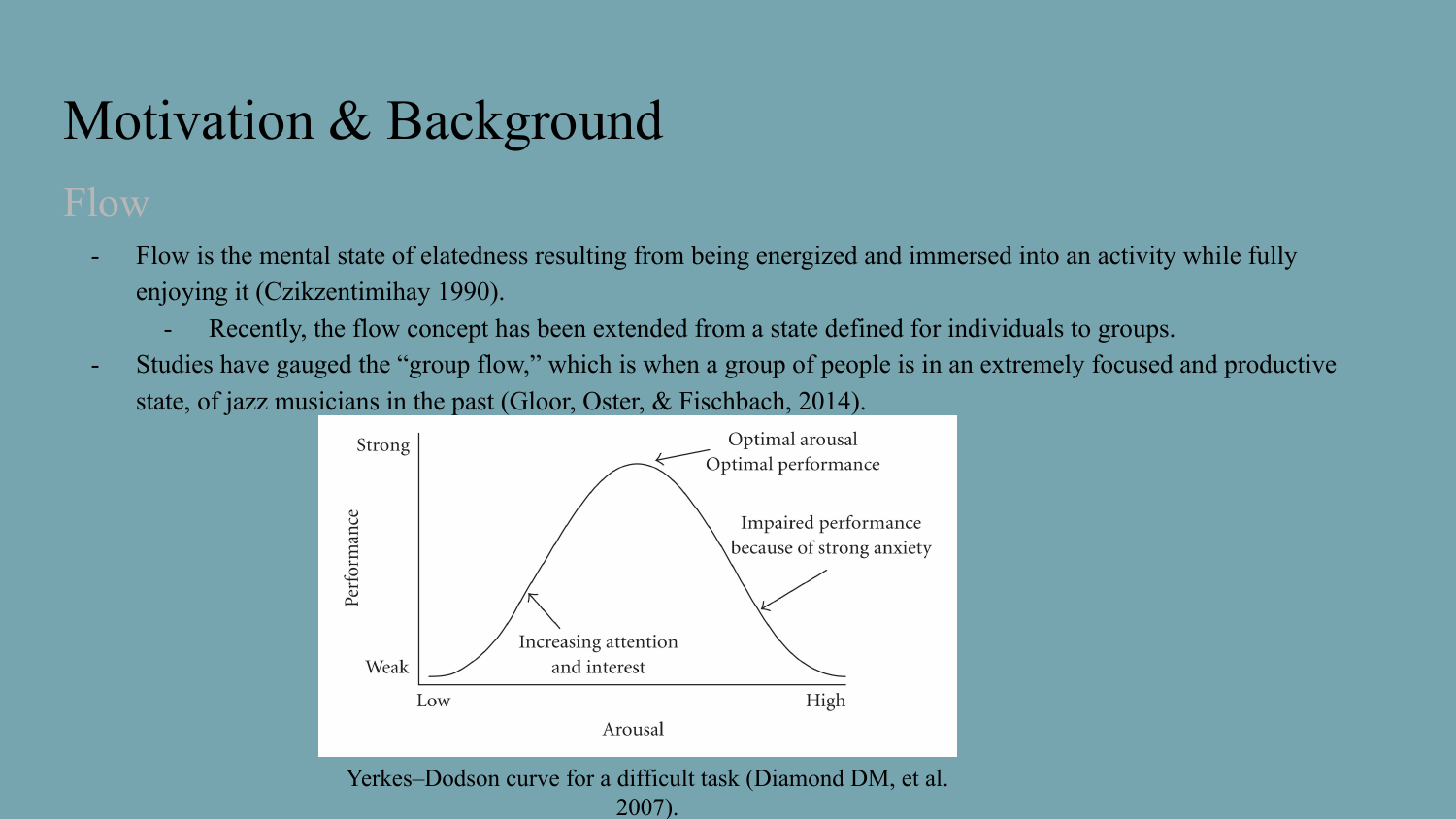- Gauging one's emotions is a heavily researched area, and has quite a few applications, like promoting safe driving, detecting lies, and detecting mental health patient's emotions in unobtrusive ways
- Emotion detection also varies based on the method:



- There are some limits with these methods, though
	- Speech and facial data can be skewed (Shu et. al, 2017)
	- Emotions are extremely complicated and using one method to gauge them would not be very accurate (Qiu, et. al, 2017)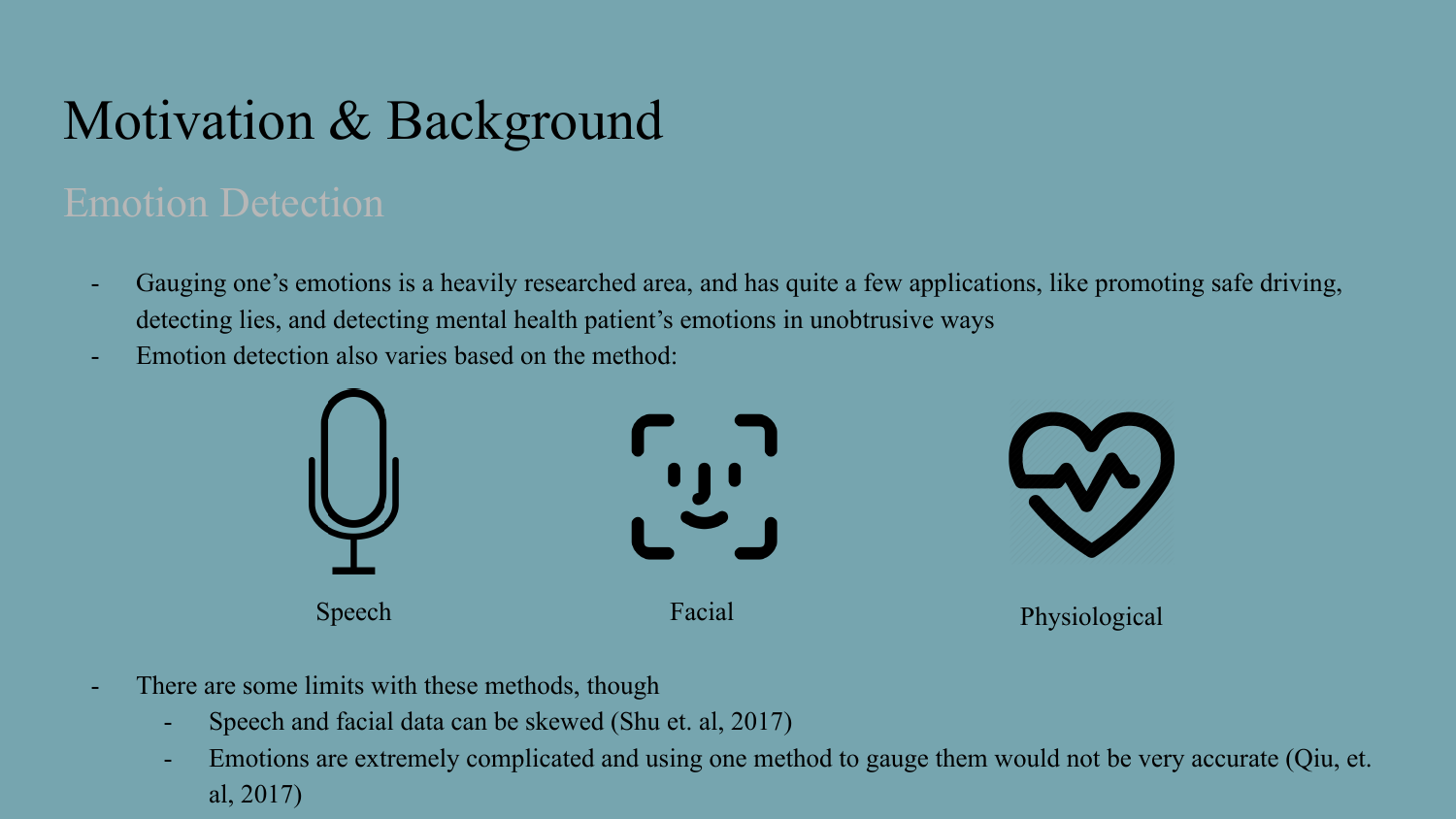- To get around these limits, people have used multiple modalities
	- For example, using both facial and speech data to predict emotions
	- This produces more accurate results (Ullah et. al, 2017)
- There is still limited research in the dynamics between each modality, though.
	- For example, how do the predictions of speech, facial, and physiological emotions vary?
- This research area is called inter-modal dynamics.
- Research on this has been conducted on individuals between two groups (Gloor, Araño, & Guerrazzi, 2019), but there is limited research on the inter-modal dynamics of one group.

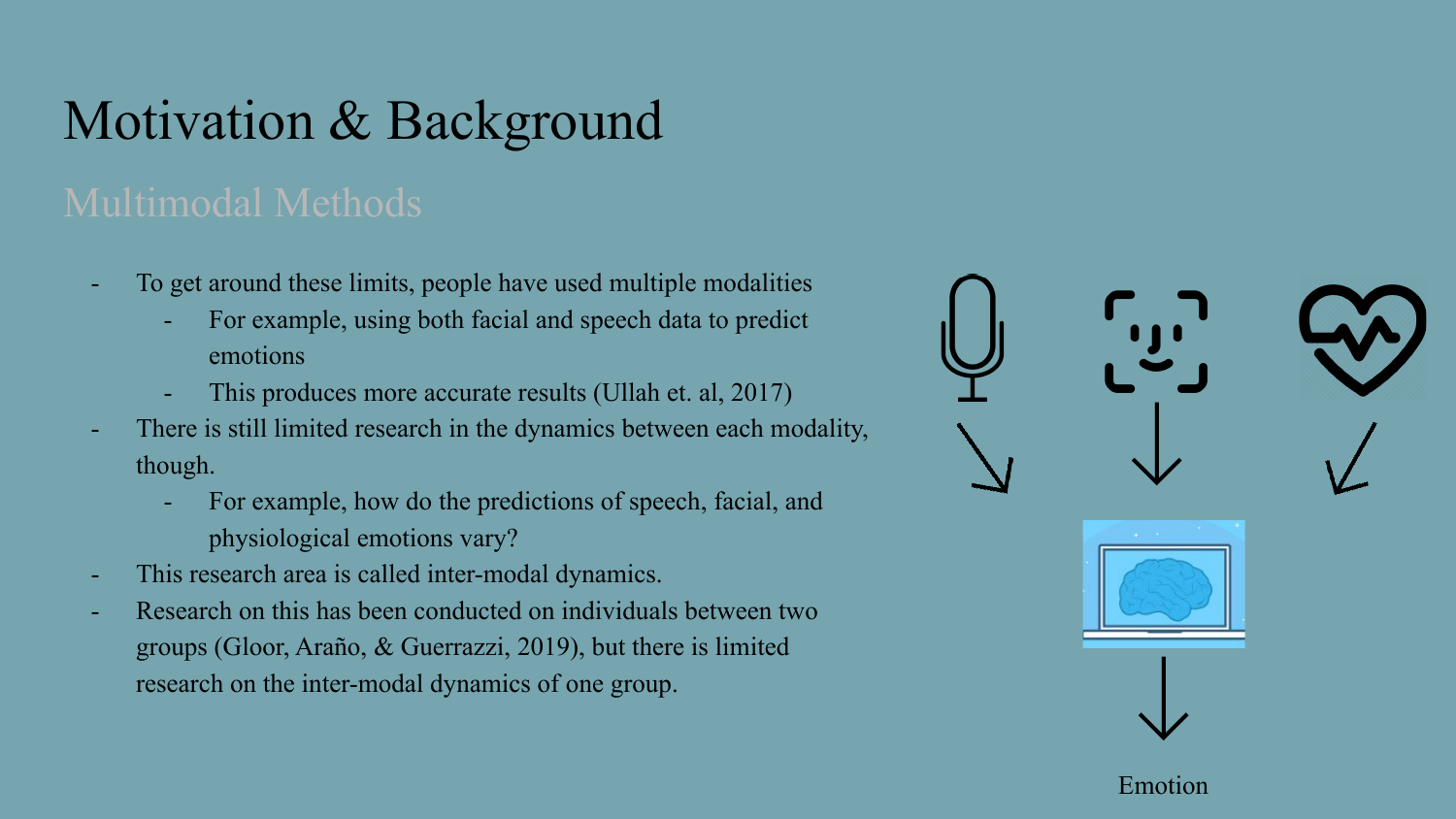How would the physiological signals and emotions of the performers relate to their facial emotions, and what does this tell us about their group flow?

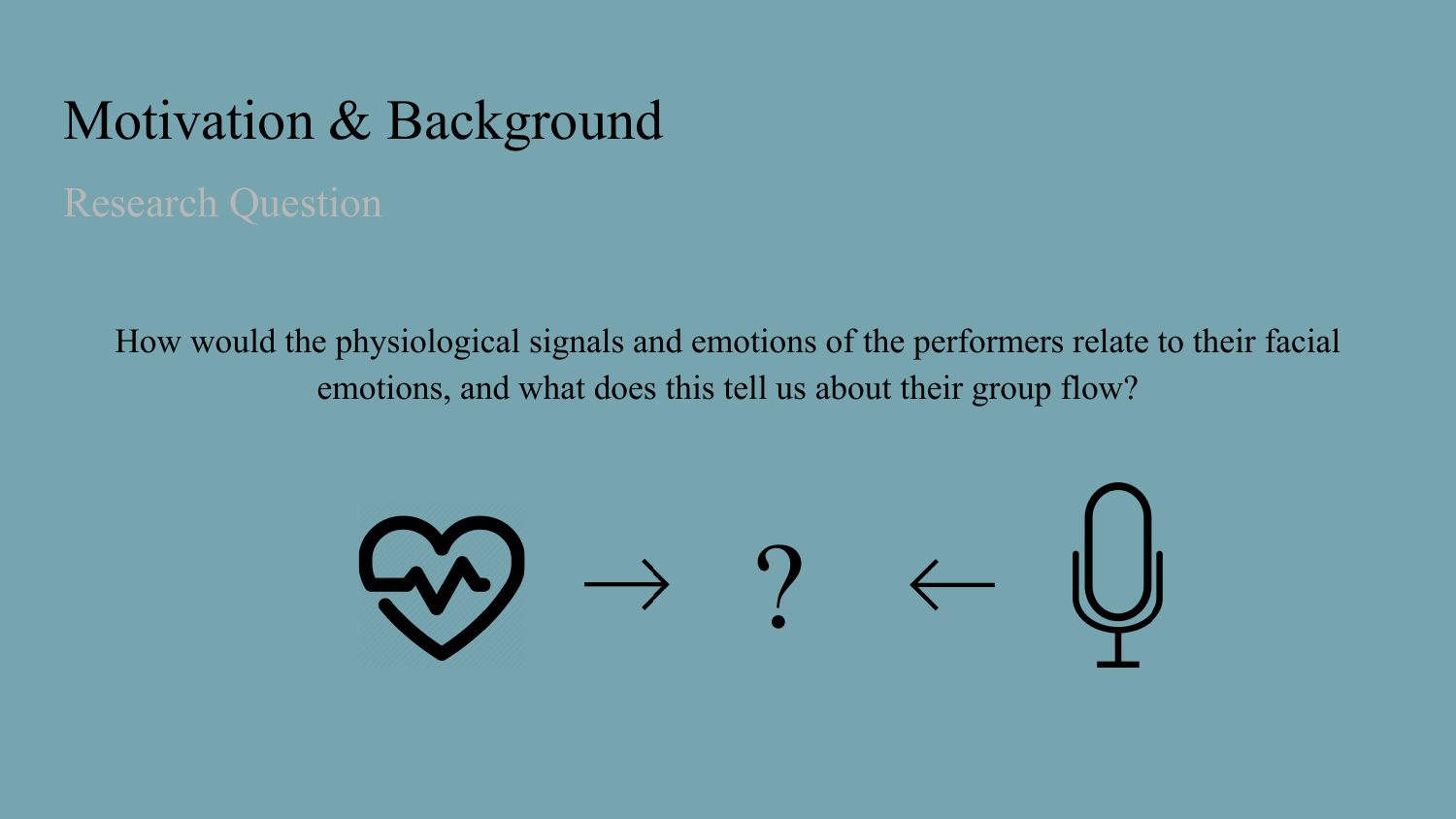## Data Collection

- Collected facial and physiological data at four hour jazz rehearsal in the Berklee School of Music
- 30 performers (string players, percussionists, singers, and dancers) attended this rehearsal
- 10 of them had their data collected
	- Provided with smartwatches with the Happimeter app
	- Recorded with webcam

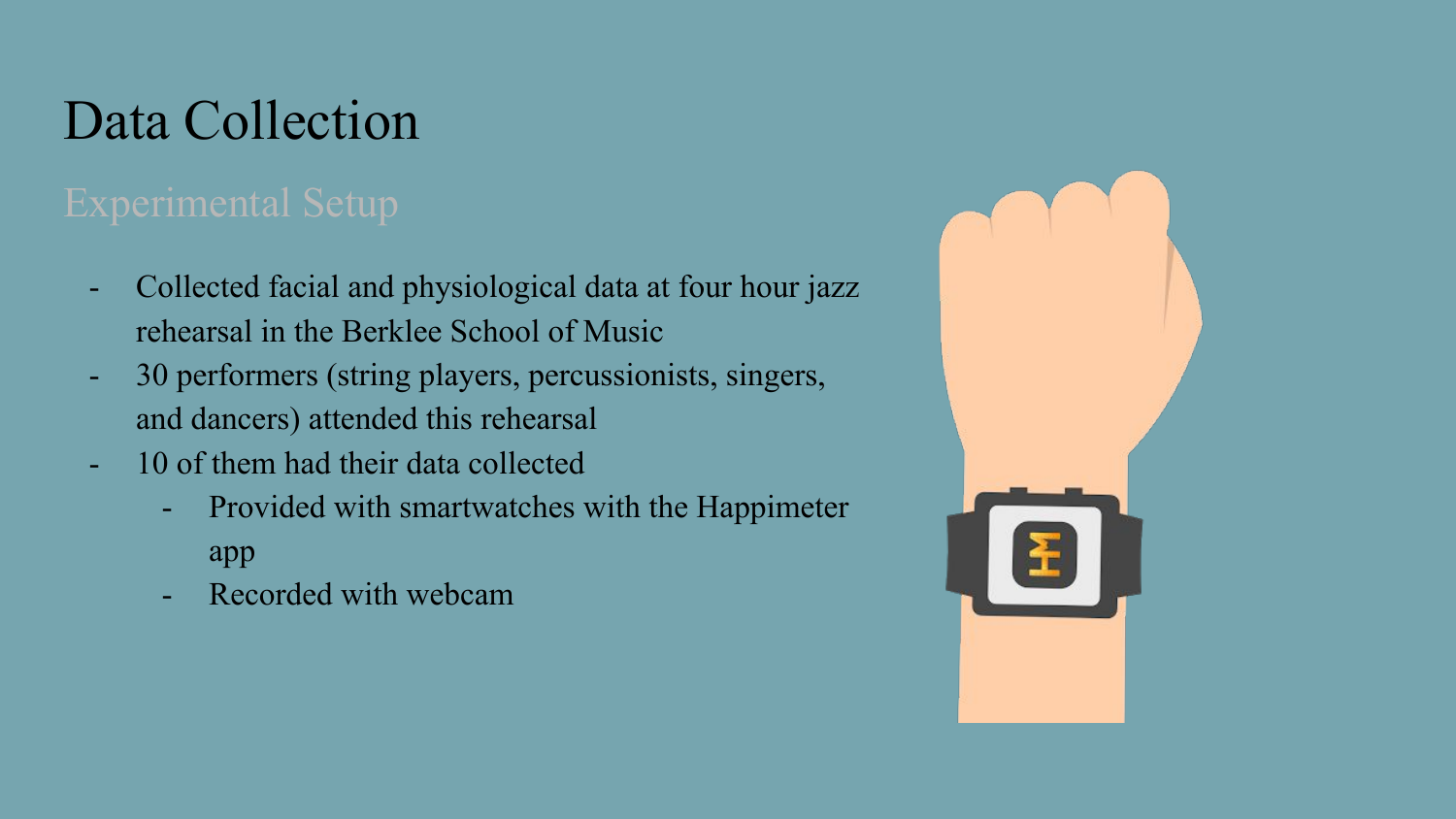## Data Collection

### Facial Emotions

- The video of participants was fed through the Python face recognition package
- Then, the faces were put into a CNN trained on four different datasets and pre-trained on ImageNet
- Emotions were Happy, Sad, Angry, Surprise, Neutral, and Fear
- $\sim$  1400 emotions recorded

### Body Signals

- The Happimeter recorded accelerometer values, heart rate, and sound values of participants throughout the experiment
- Took absolute value of accelerometer values and added them together to get movement
- Took standard deviation of each participant's movement as well
	- $\sim$ 200 of each metric recorded

### Physiological Emotions

- We used the Happimeter's machine learning model to predict the intensity of the performers' levels of activation, pleasance, and stress (Budner et al., 2017).
- They were labeled with zero, one, or two
- $\sim$ 300 of each emotion recorded per person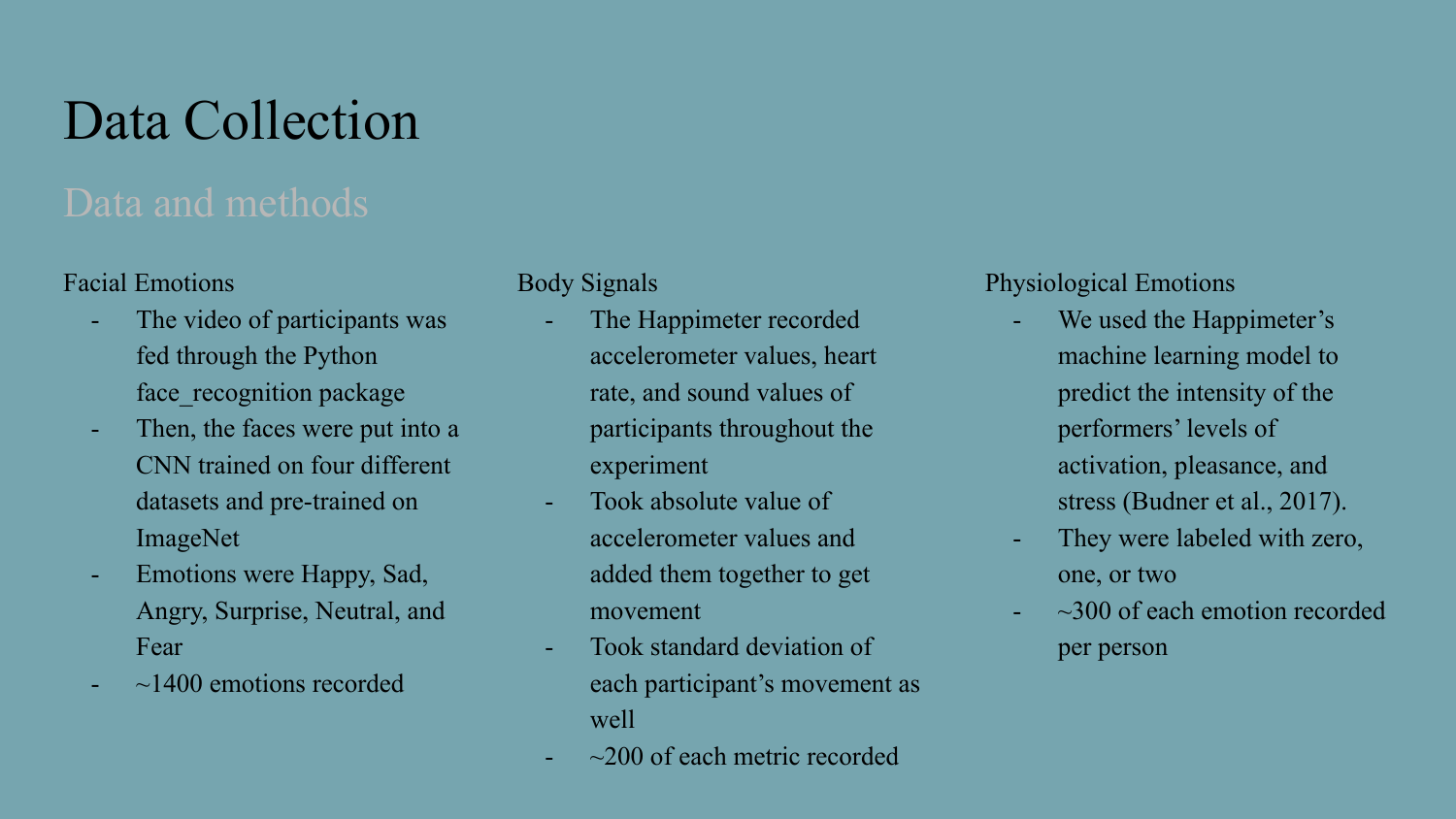## Results



F: FER, H: Happimetter emotion

 $-0.8$ 

 $-0.4$ 

 $-0.0$ 

 $-0.4$ 

 $-0.8$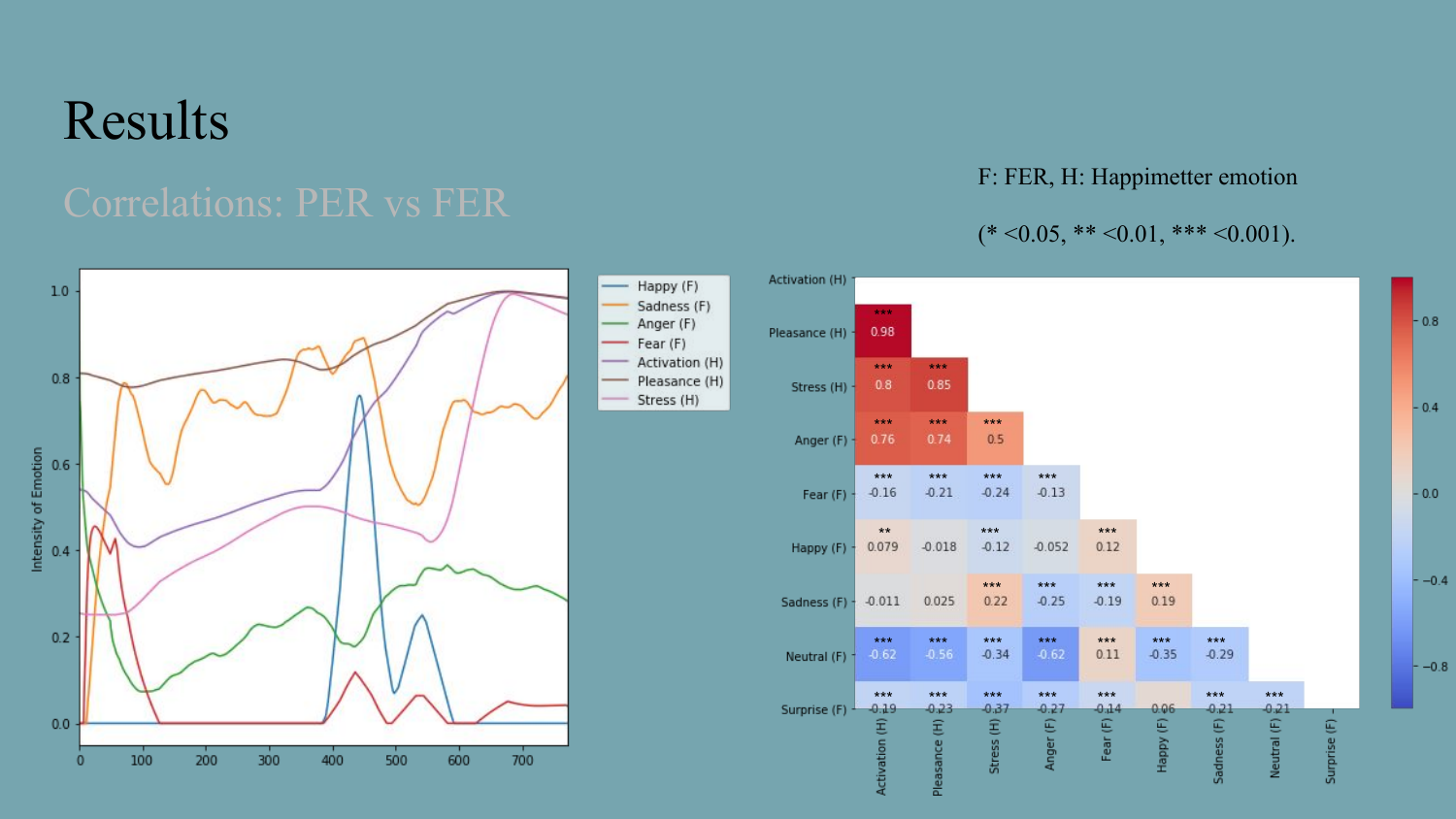## Discussion

- Activation, pleasance, and stress all have strong, significant correlations  $(r > 0.75***)$ , reflecting the trends seen in the graph, as all rise throughout the performance
	- This can be an indicator of group flow, which has also been called "eustress" or positive stress
- An interesting result is the very weak and insignificant correlation between pleasance and happiness, and the strong, positive correlation between anger, and activation, pleasance, and stress,  $(r > 0.50***)$ 
	- This could be because the FER captured angry, instead of happy, faces while the musicians were experiencing eustress.
- Other interesting results are:
	- The negative correlation neutrality had with activation, pleasance, stress, anger, and happiness  $(-.34***<sub>r</sub><15.62***)$
	- Fear had a weak negative correlation with activation, pleasance, stress, and anger (r was between -0.13\*\*\* and -0.24\*\*\*). This could suggest that as fear decreased, the group flow increased, hinting at a negative relationship between the two.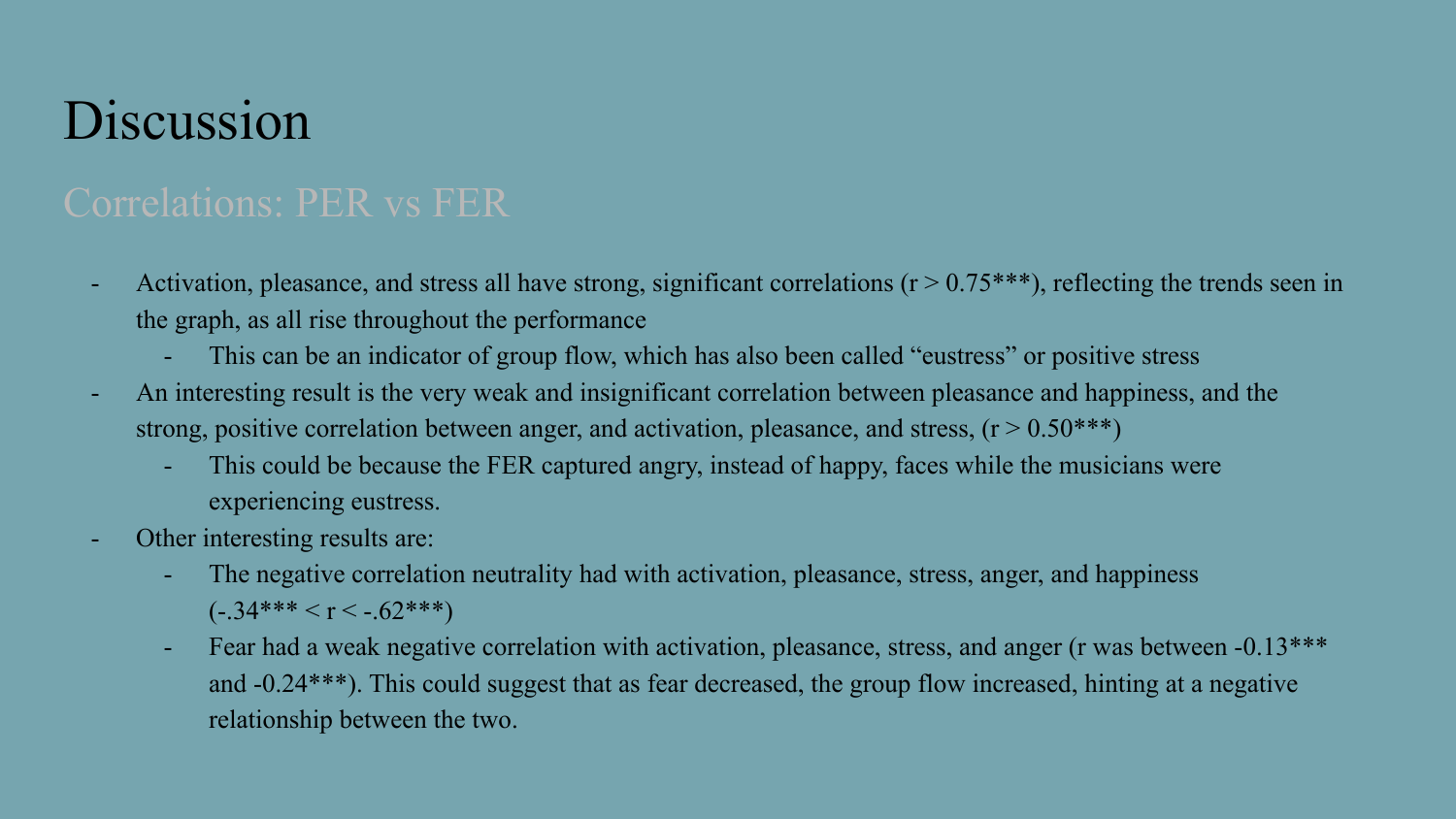### Results

### F: FER, H: Happimetter emotion

### $(* \le 0.05, ** \le 0.01, ** \le 0.001).$

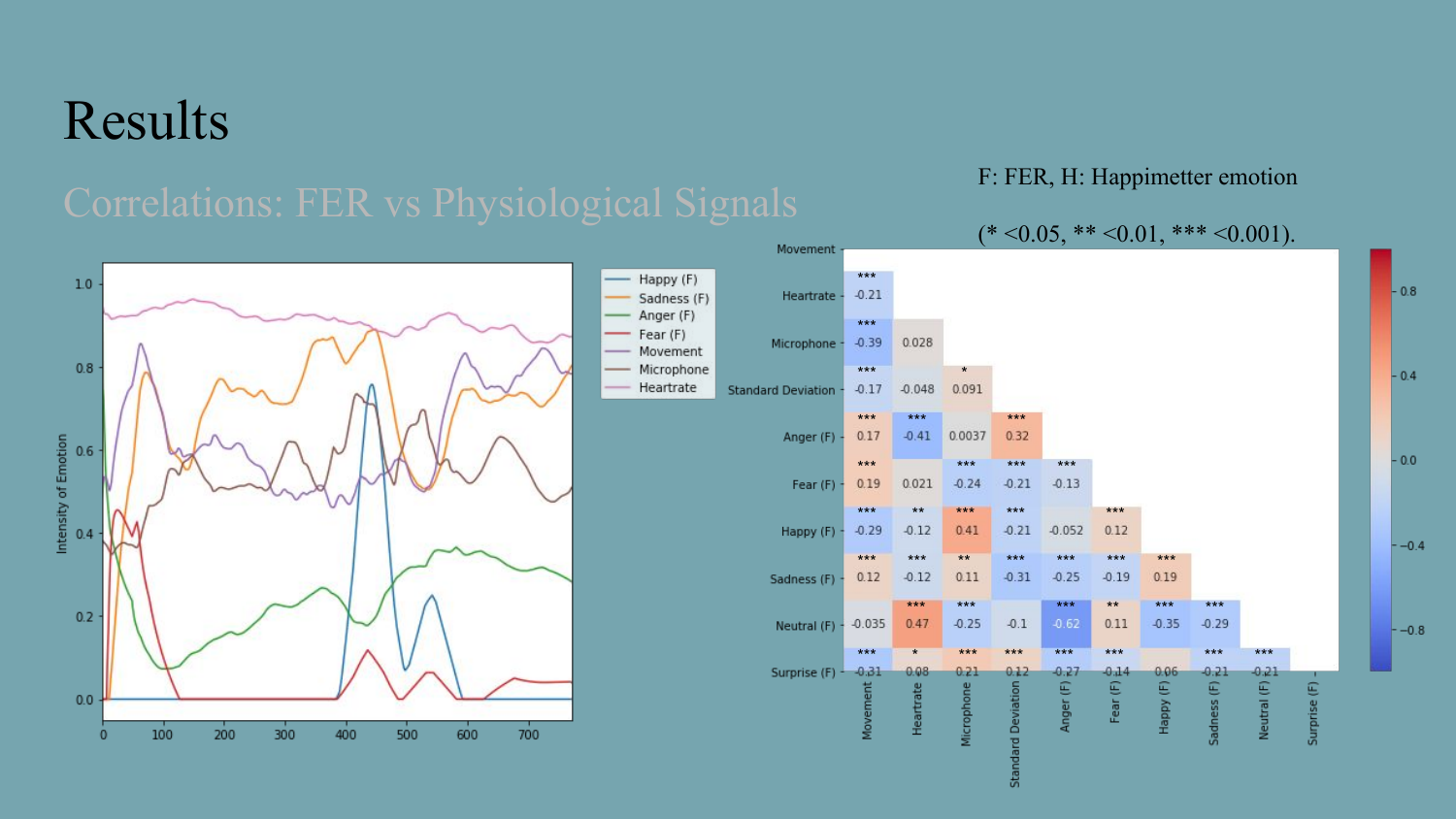## **Discussion**

- Heart Rate tended to increase as neutrality did  $(r = 0.47***)$  and decrease as anger and happiness increased
	- $r = -0.41***$  and  $-0.12**$ , respectively
- The volume of the performance increased as the surprise and happiness levels increased as well
	- $r = 0.21***$  and  $0.41***$
- On the other hand, fear and neutrality decreased as the volume increased
	- $\mathsf{r} \approx -0.25$ \*\*\* for both
- The standard deviation of the performers' movement had negative correlations with their fear, happiness, and sadness levels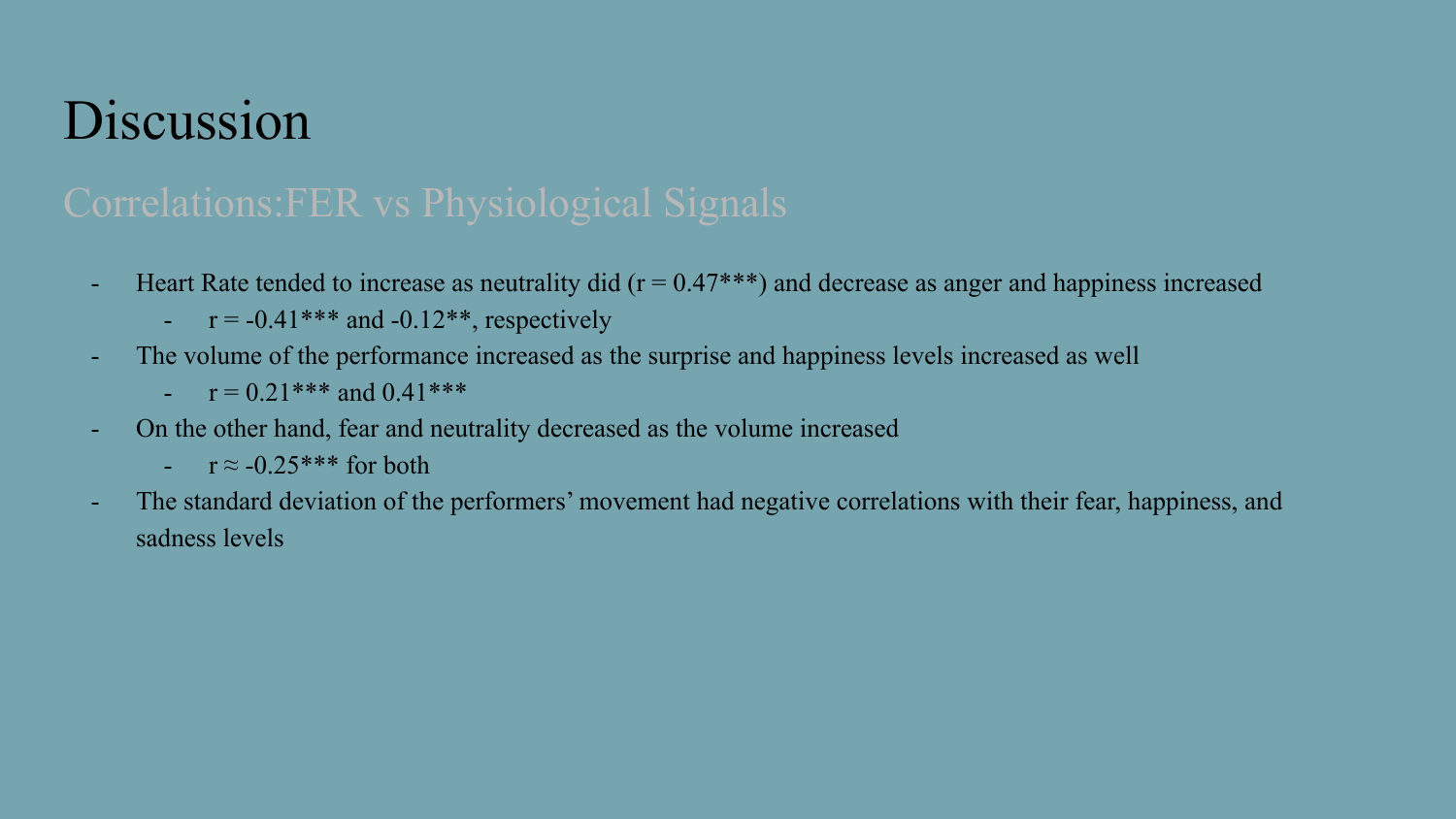## Results

| Emotion<br>Predicted | R-Square | Mean Absolute<br>Error |
|----------------------|----------|------------------------|
| Anger                | 0.9671   | 0.00596                |
| Fear                 | 0.9381   | 0.00078                |
| <b>Happiness</b>     | 0.9866   | 0.00069                |
| Sadness              | 0.9849   | 0.00545                |
| Neutrality           | 0.9741   | 0.00548                |
| Surprise             | 0.9688   | 0.00665                |